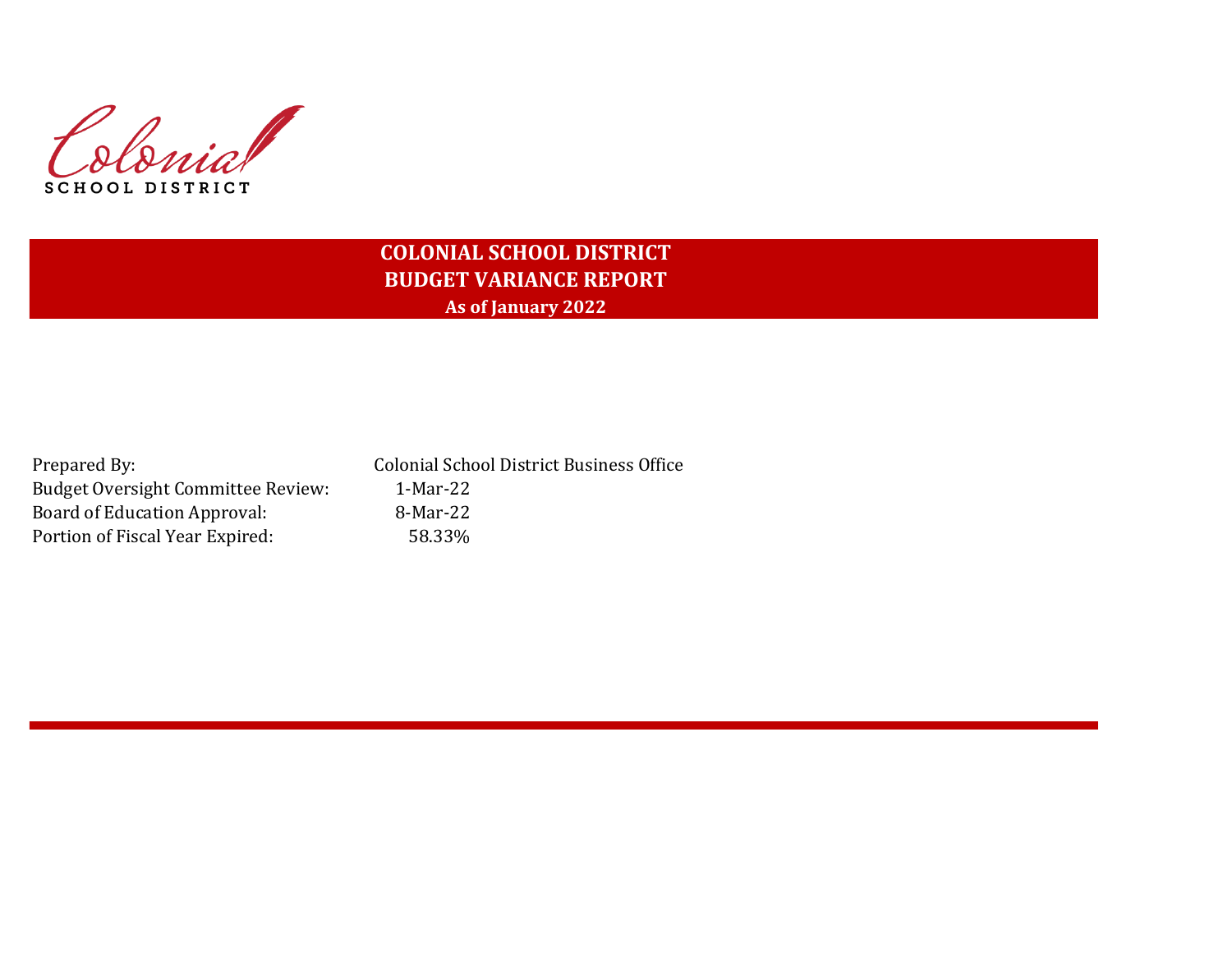| SCHOOL DISTRICT                     | <b>Board</b><br>Approved<br><b>Budget</b> | Receipt<br>to Date | Percent<br><b>Received</b> | <b>Variance</b> |
|-------------------------------------|-------------------------------------------|--------------------|----------------------------|-----------------|
| <b>DISCRETIONARY STATE REVENUE</b>  |                                           |                    |                            |                 |
| Division II, AOC                    | \$1,776,531                               | 1,700,243.88       | 95.71%                     | (76, 287.06)    |
| Division III, Equalization          | \$5,069,453                               | 5,069,453.00       | 100.00%                    |                 |
| <b>Educational Sustainment Fund</b> | \$1,876,348                               | 2,004,069.00       | 106.81%                    | 127,721.00      |
| <b>SUBTOTAL</b>                     | 8,722,332                                 | 8,773,765.88       | 100.59%                    | 51,433.94       |
| <b>RESTRICTED STATE REVENUE</b>     |                                           |                    |                            |                 |
| Formula Salaries & OEC's            | 77,550,698                                | 69,983,803.00      | 90.24%                     | (7,566,895.00)  |
| Cafeteria Salaries                  | 2,507,130                                 | 1,535,349.00       | 61.24%                     | (971, 781.00)   |
| Division II, AOC - Voc              |                                           |                    | $0.00\%$                   |                 |
| Division II, Energy                 | 1,097,896                                 | 1,097,896.00       | 100.00%                    |                 |
| <b>State Transportation</b>         | 6,259,629                                 | 6,692,674.21       | 106.92%                    | 433,045.61      |
| Drivers Ed.                         |                                           |                    | $0.00\%$                   |                 |
| <b>Unique Alternative</b>           | 359,440                                   | 577,745.27         | 160.73%                    | 218,305.27      |
| <b>Related Services</b>             |                                           | 393.00             |                            | 393.00          |
| <b>Professional Development</b>     |                                           |                    | $0.00\%$                   |                 |
| <b>Technology Block Grant</b>       |                                           |                    | 0.00%                      |                 |
| <b>Student Success Block Grant</b>  | 330,148                                   | 330,148.00         | 100.00%                    |                 |
| Opportunity funding                 | 2,883,701                                 | 2,883,701.00       | 100.00%                    |                 |
| <b>Other State Revenue</b>          | 258,888                                   | 4,005.00           | 1.55%                      | (254, 883.00)   |
| John G. Leach                       | 4,203,499                                 | 7,937,747.00       | 188.84%                    | 3,734,248.00    |
| ECAP (Pre-K State grant)            | 309,400                                   | 285,600.00         | 92.31%                     | (23,800.00)     |
| <b>Minor Capital Improvements</b>   | 933,168                                   | 933,168.00         | 100.00%                    |                 |
| <b>SUBTOTAL</b>                     | 96,693,597                                | 92,262,229.48      | 95.42%                     | (4,431,367.12)  |
| Operational budget reduction        | (1,925,570)                               |                    |                            |                 |
| <b>TOTAL STATE REVENUE</b>          | 105,415,929                               | 101,035,995.36     | 95.85%                     | (4,379,933.18)  |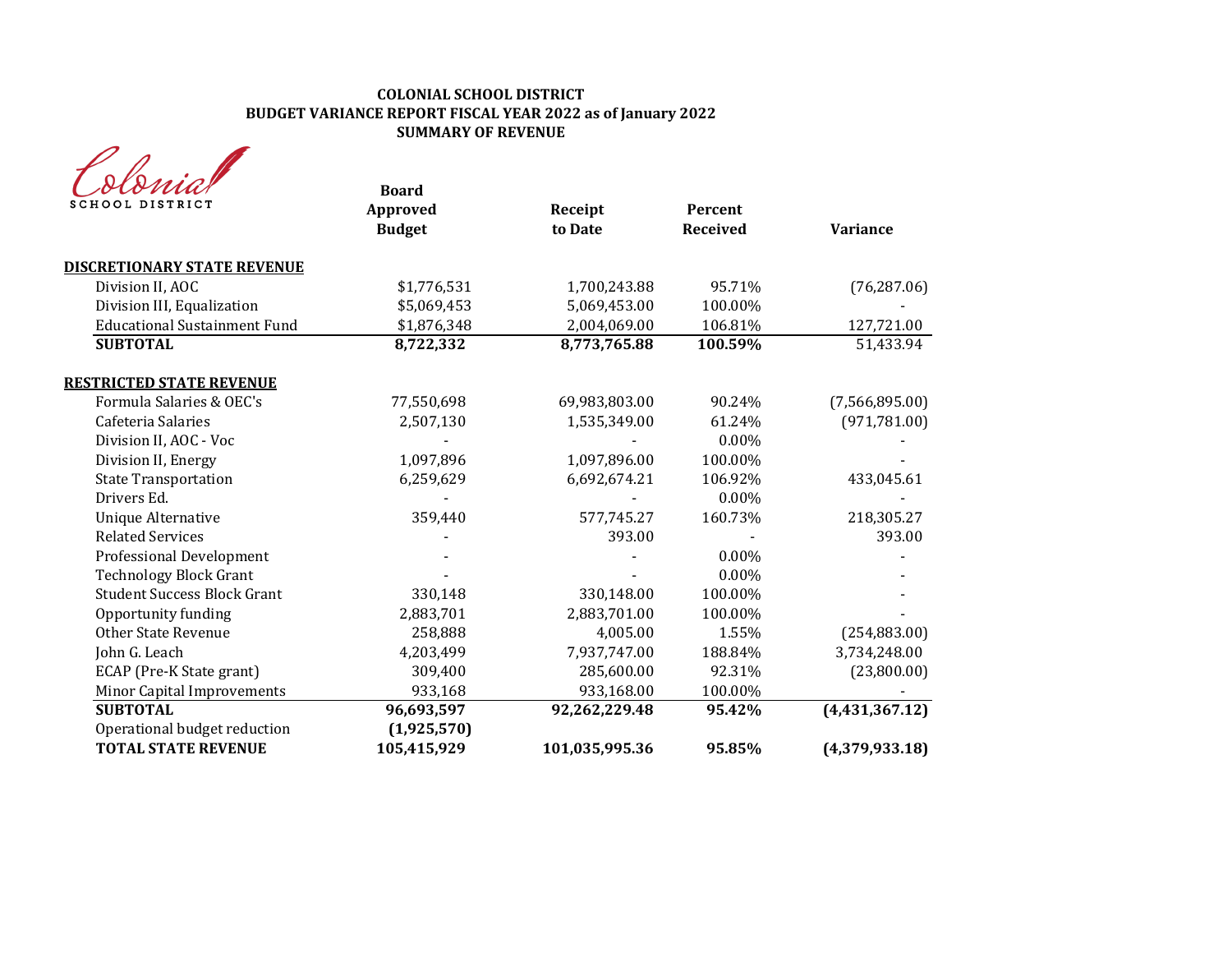| rnia            |  |
|-----------------|--|
| SCHOOL DISTRICT |  |

| ocon<br><b>SCHOOL DISTRICT</b>      | <b>Board</b><br><b>Approved</b> | Receipt          | Percent         |                 |
|-------------------------------------|---------------------------------|------------------|-----------------|-----------------|
|                                     | <b>Budget</b>                   | to Date          | <b>Received</b> | <b>Variance</b> |
| <b>DISCRETIONARY LOCAL REVENUE</b>  |                                 |                  |                 |                 |
| <b>Current Expense Tax Receipts</b> | 48,965,924                      | 47,988,021.88    | 98.00%          | (977, 902.52)   |
| Interest                            | 200,000                         |                  | $0.00\%$        | (200,000.00)    |
| <b>Athletic Receipts</b>            | 11,000                          | 5,047.00         | 45.88%          | (5,953.00)      |
| <b>Indirect Costs</b>               | 303,604                         | 89,407.54        | 29.45%          | (214, 196.46)   |
| <b>CSCRP</b>                        | 38,425                          | 32,314.74        | 84.10%          | (6, 110.26)     |
| <b>Building Rental</b>              | 2,000                           |                  | 0.00%           | (2,000.00)      |
| <b>SUBTOTAL</b>                     | 49,520,953                      | 48,114,791.16    | 97.16%          | (1,406,162.24)  |
| <b>RESTRICTED LOCAL REVENUE</b>     |                                 |                  |                 |                 |
| Debt Service Tax Receipts           | 3,702,830                       | 3,567,074.03     | 96.33%          | (135, 755.97)   |
| <b>Tuition Tax Receipts</b>         | 6,728,774                       | 7,022,284.83     | 104.36%         | 293,510.83      |
| John G. Leach (tuition revenue)     | 4,750,000                       | 4,000,000.00     | 84.21%          | (750,000.00)    |
| Minor Capital Tax Receipts          | 2,462,382                       | 2,321,153.30     | 94.26%          | (141, 228.70)   |
| <b>Technology Maintenance Match</b> | 469,025                         | 491,602.43       | 104.81%         | 22,577.43       |
| Cafeteria                           | 5,554,758                       | 4,044,915.35     | 72.82%          | (1,509,842.65)  |
| Donations                           | 20,000                          | 10,000.00        | 50.00%          | (10,000.00)     |
| E3 Grant                            | 1,500,000                       | 858,461.00       | 57.23%          | (641, 539.00)   |
| Other Local Revenue                 | 250,000                         | 13,097.56        | 5.24%           | (236,902.44)    |
| <b>Restricted Reserve Funds</b>     | 846,283                         |                  | $0.00\%$        | (846, 283.00)   |
| <b>SUBTOTAL</b>                     | 26,284,052                      | 22,328,588.50    | 84.95%          | (3,955,463.50)  |
| <b>OTHER LOCAL FUNDS</b>            |                                 |                  |                 |                 |
| Charter                             | (6,795,755)                     | (6,795,754.85)   | 100.00%         |                 |
| Choice                              | (1,421,704)                     | (1,421,704.00)   | 100.00%         |                 |
| Reserve funds                       | 3,623,698                       |                  | 0.00%           | (3,623,698.00)  |
| <b>SUBTOTAL</b>                     | (4,593,761)                     | (8, 217, 458.85) | 178.88%         | (3,623,698.00)  |
| <b>TOTAL LOCAL REVENUE</b>          | 71,211,245                      | 62,225,920.81    | 87.38%          | (8,985,323.74)  |
|                                     |                                 |                  |                 |                 |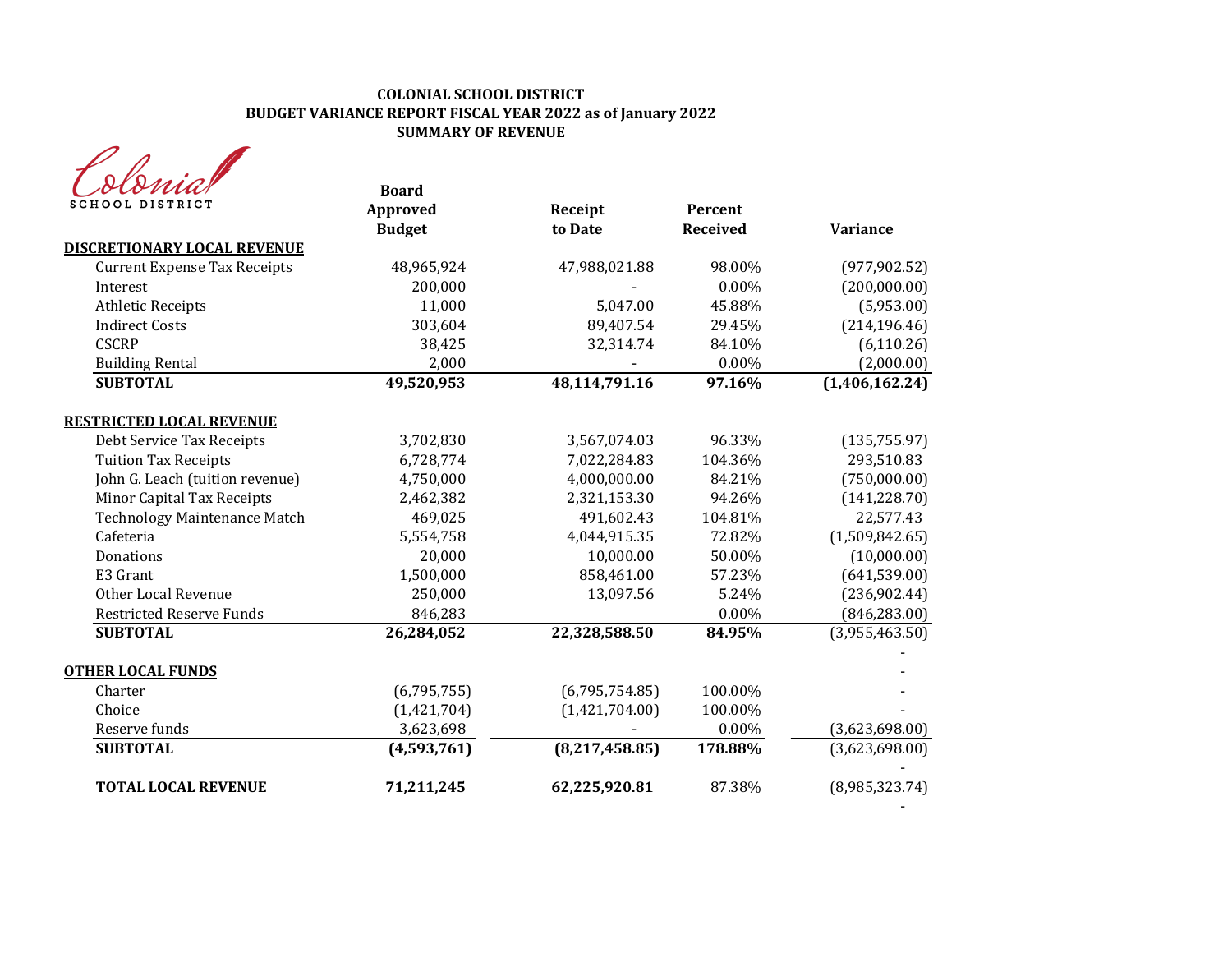| MA              |
|-----------------|
| SCHOOL DISTRICT |

| sionna<br><b>SCHOOL DISTRICT</b> | <b>Board</b><br>Approved | Receipt        | Percent<br><b>Received</b> | <b>Variance</b> |
|----------------------------------|--------------------------|----------------|----------------------------|-----------------|
| <b>FEDERAL REVENUE</b>           | <b>Budget</b>            | to Date        |                            |                 |
| <b>IDEA Part B</b>               | 2,799,752                | 2,799,752.00   | 100.00%                    |                 |
| <b>IDEA</b> Pre-K                | 120.079                  | 120,079.00     | 100.00%                    |                 |
| Title I                          | 3,958,086                | 3,958,086.00   | 100.00%                    |                 |
| Title II                         | 711.986                  | 711,986.00     | 100.00%                    |                 |
| Title III                        | 108.020                  | 108,020.00     | 100.00%                    |                 |
| Perkins                          | 252.670                  | 252.670.00     | 100.00%                    |                 |
| Title IV                         | 459,218                  | 459,218.00     | 100.00%                    |                 |
| Other Federal Funds              | 440,021                  | 314,620.81     | 71.50%                     | (125, 400.19)   |
| <b>TOTAL FEDERAL REVENUE</b>     | 8,849,832                | 8,724,431.81   | 98.58%                     | (125,400.19)    |
| <b>TOTAL REVENUE</b>             | 185,477,005              | 171.986.347.98 | 92.73%                     | (13,490,657.11) |
|                                  |                          |                |                            |                 |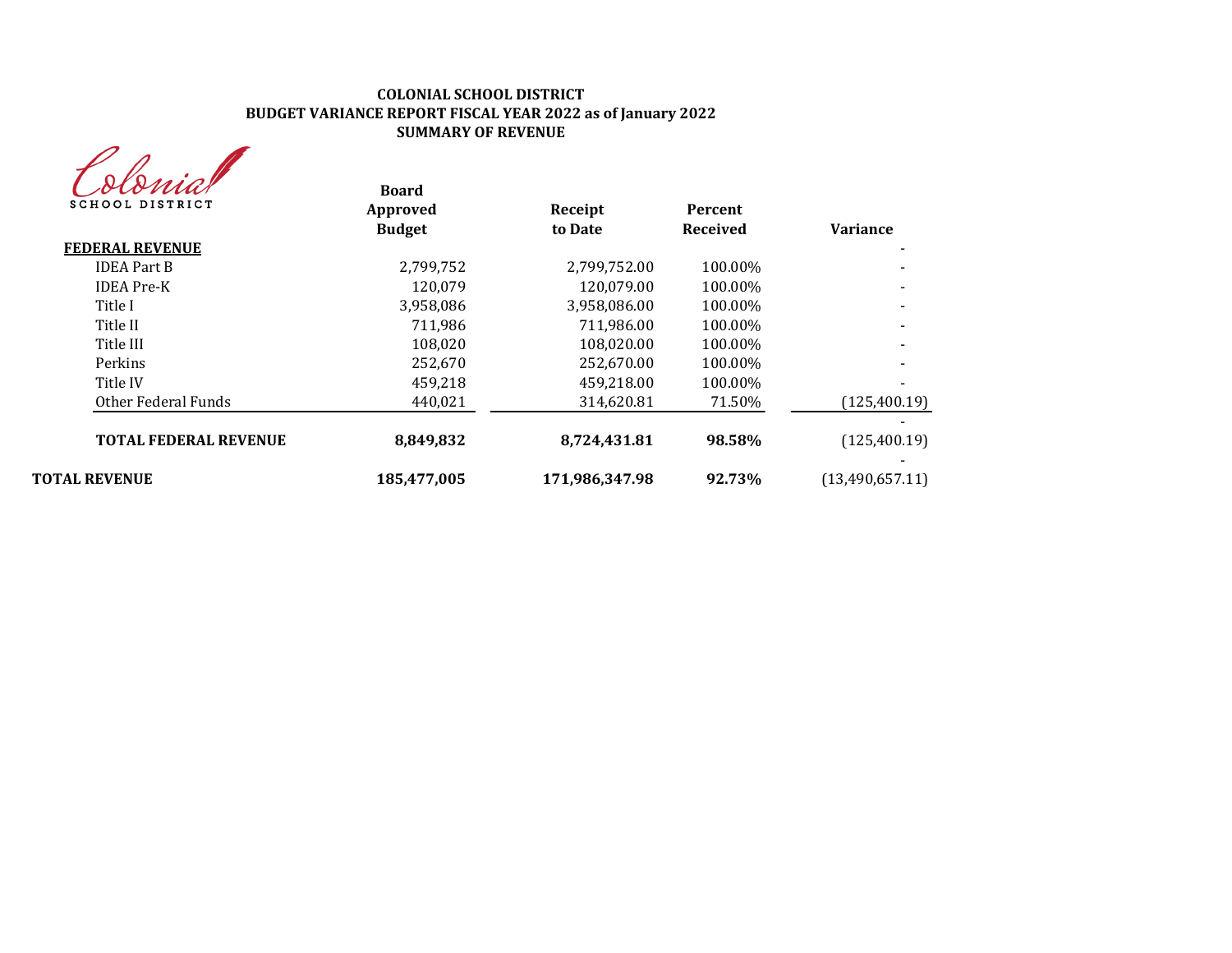

| <b>SCHOOL DISTRICT</b><br><b>EXPENDITURES</b> |         |                                     | <b>Board</b><br>Approved<br><b>Budget</b> | <b>Encumbrance</b> | <b>Expenditures</b> | Remaining<br><b>Balance</b> | Percent<br>Obligated | Percent<br>Spent |
|-----------------------------------------------|---------|-------------------------------------|-------------------------------------------|--------------------|---------------------|-----------------------------|----------------------|------------------|
|                                               |         |                                     |                                           |                    |                     |                             |                      |                  |
| <b>Operating</b>                              | Program |                                     |                                           |                    |                     |                             |                      |                  |
| Unit                                          | Code    |                                     |                                           |                    |                     |                             |                      |                  |
|                                               |         | <b>DISCRETIONARY SCHOOL BUDGETS</b> |                                           |                    |                     |                             |                      |                  |
| 9340410A                                      | 95437   | Carrie Downie Library               | 2,700                                     |                    |                     | 2,700.00                    | $0.00\%$             | 0.00%            |
| 9340410A                                      | 99999   | Carrie Downie Elementary            | 43,060                                    | 8,080.99           | 15,073.14           | 19,905.87                   | 53.77%               | 35.00%           |
| 9340412A                                      | 95437   | Castle Hills Library                | 3,615                                     | 465.99             | 3,411.62            | (262.61)                    | 107.26%              | 94.37%           |
| 9340412A                                      | 99999   | <b>Castle Hills Elementary</b>      | 64,235                                    | 621.13             | 47,238.12           | 16,375.75                   | 74.51%               | 73.54%           |
| 9340418A                                      | 95437   | Pleasantville Library               | 3,233                                     |                    |                     | 3,232.50                    | 0.00%                | 0.00%            |
| 9340418A                                      | 99999   | Pleasantville Elementary            | 44,135                                    | 362.78             | 20,370.04           | 23,402.18                   | 46.98%               | 46.15%           |
| 9340420A                                      | 95437   | Wilmington Manor Library            | 2,223                                     |                    |                     | 2,223.00                    | 0.00%                | 0.00%            |
| 9340420A                                      | 99999   | Wilmington Manor Elementary         | 37,075                                    | 1,054.68           | 13,978.17           | 22,042.15                   | 40.55%               | 37.70%           |
| 9340420A                                      | 95021   | Virtual Academy @ Wilm Manor        | 33,272                                    | 1,593.32           | 22,217.52           | 9,461.16                    | 71.56%               | 66.78%           |
| 9340422A                                      | 95437   | Wilbur Library                      | 8,190                                     |                    | 230.22              | 7,959.78                    | 2.81%                | 2.81%            |
| 9340422A                                      | 99999   | Wilbur Elementary                   | 132,977                                   | 8,931.30           | 45,798.22           | 78,247.48                   | 41.16%               | 34.44%           |
| 9340427A                                      | 95437   | Southern Library                    | 5,573                                     |                    | 90.00               | 5,483.00                    | 1.61%                | 1.61%            |
| 9340427A                                      | 99999   | Southern Elementary                 | 96,199                                    | 8,408.70           | 22,237.04           | 65,553.26                   | 31.86%               | 23.12%           |
| 9340432A                                      | 95437   | New Castle Library                  | 3,090                                     |                    |                     | 3,090.00                    | 0.00%                | 0.00%            |
| 9340432A                                      | 99999   | New Castle Elementary               | 57,219                                    | 6,824.68           | 10,305.99           | 40,088.33                   | 29.94%               | 18.01%           |
| 9340456A                                      | 95437   | Eisenberg Library                   | 2,993                                     |                    |                     | 2,992.50                    | 0.00%                | 0.00%            |
| 9340456A                                      | 99999   | <b>Eisenberg Elementary</b>         | 53,956                                    | 4,472.61           | 22,269.61           | 27,213.78                   | 49.56%               | 41.27%           |
| 9340470A                                      | 95437   | <b>Gunning Bedford Library</b>      | 8,730                                     |                    |                     | 8,730.00                    | 0.00%                | 0.00%            |
| 9340470A                                      | 99999   | <b>Gunning Bedford Middle</b>       | 131,073                                   | 7,058.46           | 41,426.59           | 82,587.95                   | 36.99%               | 31.61%           |
| 9340474A                                      | 95437   | George Read Library                 | 5,122                                     |                    |                     | 5,122.00                    | 0.00%                | 0.00%            |
| 9340474A                                      | 99999   | George Read Middle                  | 96,704                                    | 5,007.80           | 19,894.50           | 71,801.70                   | 25.75%               | 20.57%           |
| 9340476A                                      | 95437   | McCullough Library                  | 5,213                                     |                    |                     | 5,213.00                    | 0.00%                | 0.00%            |
| 9340476A                                      | 99999   | McCullough Middle                   | 97,905                                    | 11,293.47          | 15,689.51           | 70,922.02                   | 27.56%               | 16.03%           |
| 9340490A                                      | 95048   | William Penn - ROTC                 | 4,750                                     |                    |                     | 4,750.00                    | 0.00%                | 0.00%            |
| 9340490A                                      | 95073   | William Penn - Music Choir          | 23,555                                    | 7,629.86           | 552.88              | 15,372.26                   | 34.74%               | 2.35%            |
| 9340490A                                      | 95437   | William Penn - Library              | 17,228                                    |                    | 25,368.57           | (8, 140.57)                 | 147.25%              | 147.25%          |
| 9340490A                                      | 95602   | William Penn - Athletics            | 147,250                                   | 22,389.67          | 87,656.70           | 37,203.63                   | 74.73%               | 59.53%           |
| 9340490A                                      | 99999   | William Penn High School            | 267,415                                   | 18,141.61          | 177,118.93          | 72,154.46                   | 73.02%               | 66.23%           |
| 9340490A                                      | 95021   | <b>WPHS Virtual</b>                 | 21,927                                    |                    |                     | 21,927.00                   | 0.00%                | 0.00%            |
|                                               |         | <b>SUBTOTAL</b>                     | 1,420,616                                 | 112,337.05         | 590,927.37          | 717,351.58                  | 49.50%               | 41.60%           |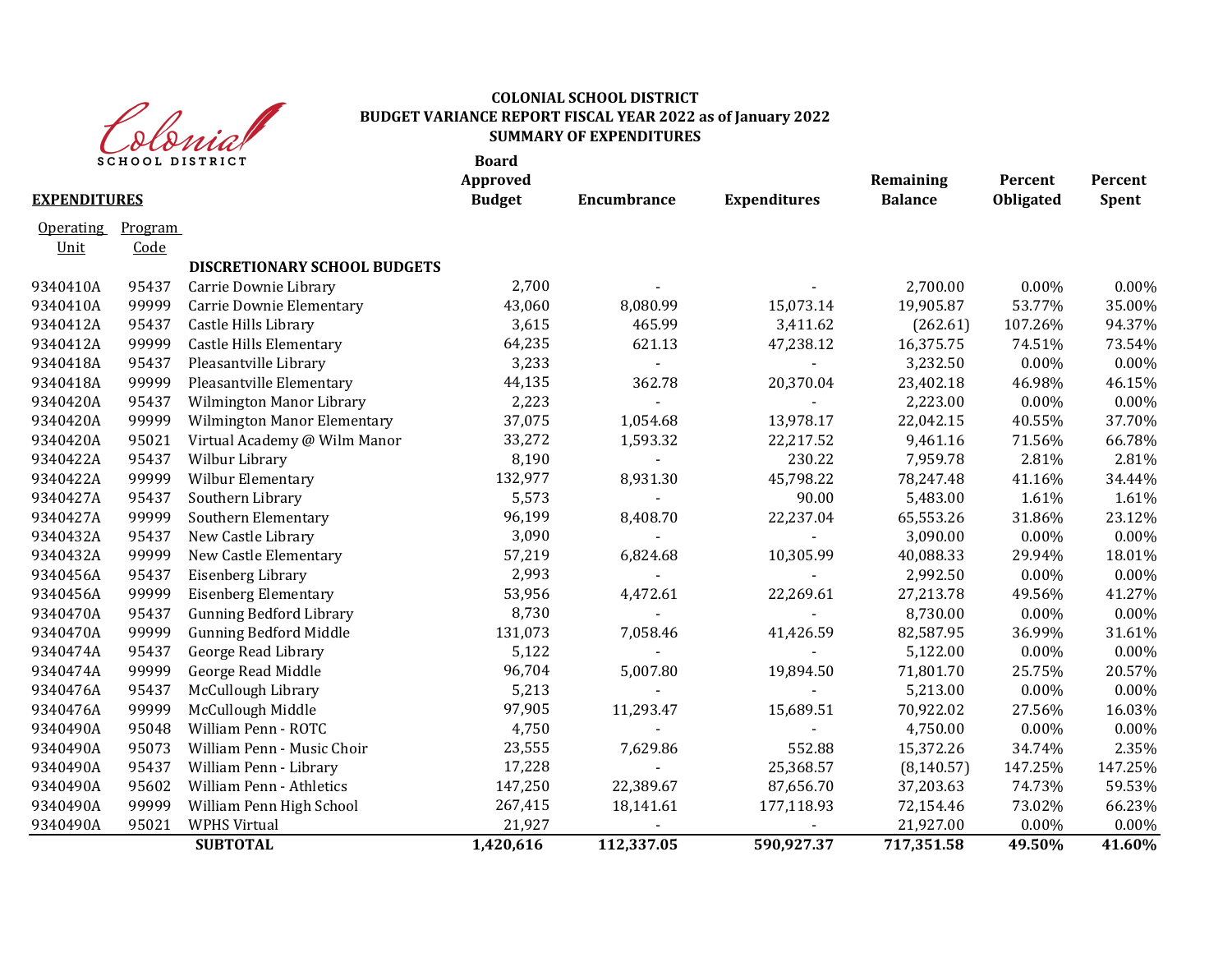

|                     | <b>SCHOOL DISTRICT</b> |                                           | <b>Board</b><br><b>Approved</b> |                    |                     | Remaining      | Percent   | Percent      |
|---------------------|------------------------|-------------------------------------------|---------------------------------|--------------------|---------------------|----------------|-----------|--------------|
| <b>EXPENDITURES</b> |                        |                                           | <b>Budget</b>                   | <b>Encumbrance</b> | <b>Expenditures</b> | <b>Balance</b> | Obligated | <b>Spent</b> |
| Operating           | Program                |                                           |                                 |                    |                     |                |           |              |
| <u>Unit</u>         | Code                   |                                           |                                 |                    |                     |                |           |              |
|                     |                        | DISCRETIONARY DIVISION/DEPARTMENT BUDGETS |                                 |                    |                     |                |           |              |
| 99900000            | 99999                  | <b>Board of Education</b>                 | 31,000                          |                    | 26,232.37           | 4,767.63       | 84.62%    | 84.62%       |
| 99900100            | 99999                  | Legal                                     | 110,000                         | 80,675.00          | 19,454.47           | 9,870.53       | 91.03%    | 17.69%       |
| 99900300            | 95228                  | Substitutes & Homebound                   | 900,000                         | 76,541.30          | 1,173,975.72        | (350, 517.02)  | 138.95%   | 130.44%      |
| 99900300            | 95494                  | Teacher of the Year                       | 13,831                          | 12.57              | 919.25              | 12,899.18      | 6.74%     | 6.65%        |
| 99900300            | 99999                  | <b>General District Expenses</b>          | 1,075,349                       |                    | 546,387.00          | 528,962.00     | 50.81%    | 50.81%       |
| 99910000            | 95052                  | Marketing                                 | 82,570                          | 5,047.89           | 48,290.62           | 29,231.49      | 64.60%    | 58.48%       |
| 99910000            | 99999                  | <b>Public Communications</b>              | 19,190                          |                    | 11,821.79           | 7,368.21       | 61.60%    | 61.60%       |
| 99910010            | 95411                  | Copy Center                               | 245,000                         | 131,724.77         | 138,188.62          | (24, 913.39)   | 110.17%   | 56.40%       |
| 99910010            | 99999                  | District Administration                   | 250,500                         | 67,918.15          | 138,510.23          | 44,071.62      | 82.41%    | 55.29%       |
| 99910010            | 95405                  | District Choice                           | 2,500                           |                    | 291.52              | 2,208.48       | 11.66%    | 11.66%       |
| 99910100            | 99999                  | Superintendent                            | 41,040                          |                    | 4,421.57            | 36,618.43      | 10.77%    | 10.77%       |
| 99970600            | 95060                  | Preschool Expansion                       | 115,425                         |                    | 70,443.32           | 44,981.68      | 61.03%    | 61.03%       |
| 99970675            | 95430                  | <b>Elementary Wellness</b>                | 195,000                         | 50,000.00          | 1,770.08            | 143,229.92     | 26.55%    | 0.91%        |
| 99920000            | 99999                  | Curriculum/Instruction                    | 112,500                         | 2,105.00           | 1,516.50            | 108,878.50     | 3.22%     | 1.35%        |
| 99920000            | 95435                  | Common Core/Curriculum                    | 225,000                         | 77,081.00          |                     | 147,919.00     | 34.26%    | 0.00%        |
| 99920000            | 90850                  | Music/Art Curriculum                      | 40,500                          |                    | 23,728.67           | 16,771.33      | 58.59%    | 58.59%       |
| 99920100            | 99999                  | <b>Discipline Programs</b>                | 200,000                         | 35,600.00          | 108,885.74          | 55,514.26      | 72.24%    | 54.44%       |
| 99920110            | 99519                  | Security/Constables                       | 795,000                         | 39,140.09          | 443,698.04          | 312,161.87     | 60.73%    | 55.81%       |
| 99920700            | 99999                  | Middle school Athletics                   | 51,300                          |                    | 1,840.50            | 49,459.50      | 3.59%     | 3.59%        |
| 99930300            | 99999                  | <b>Student Services</b>                   | 18,000                          | 18,980.21          | 17,835.59           | (18, 815.80)   | 204.53%   | 99.09%       |
| 99930400            | 99999                  | <b>Behavioral Health</b>                  | 29,000                          | 3,804.91           | 15,827.08           | 9,368.01       | 67.70%    | 54.58%       |
| 99940000            | 99999                  | <b>Business Office</b>                    | 38,070                          |                    | 29,486.20           | 8,583.80       | 77.45%    | 77.45%       |
| 99940400            | 99999                  | Local Salaries & Benefits                 | 44,207,262                      | 805,658.10         | 27,202,450.88       | 16,199,153.02  | 63.36%    | 61.53%       |
| 99950000            | 99999                  | Personnel                                 | 41,400                          | 384.64             | 18,539.53           | 22,475.83      | 45.71%    | 44.78%       |
| 99950000            | 95459                  | Recruiting                                | 15,000                          |                    | 2,285.71            | 12,714.29      | 15.24%    | 15.24%       |
| 99940050            | 99999                  | <b>Facilities Maintenance</b>             | 1,100,000                       | 353,575.02         | 544,258.69          | 202,166.29     | 81.62%    | 49.48%       |
| 99960200            | 99531                  | <b>Custodial Services</b>                 | 525,000                         | 143,364.92         | 308,006.43          | 73,628.65      | 85.98%    | 58.67%       |
| 99970680            | 99999                  | <b>School Supervision</b>                 | 51,300                          | 1,480.30           | 9,196.81            | 40,622.89      | 20.81%    | 17.93%       |
| 99970680            | 95488                  | <b>Visiting Teachers</b>                  | 3,420                           |                    | 1,544.51            | 1,875.49       | 45.16%    | 45.16%       |
|                     |                        | SUBTOTAL - DISCRETIONARY                  | 50,534,157                      | 1,893,093.87       | 30,909,807.44       | 17,731,255.69  | 64.91%    | 61.17%       |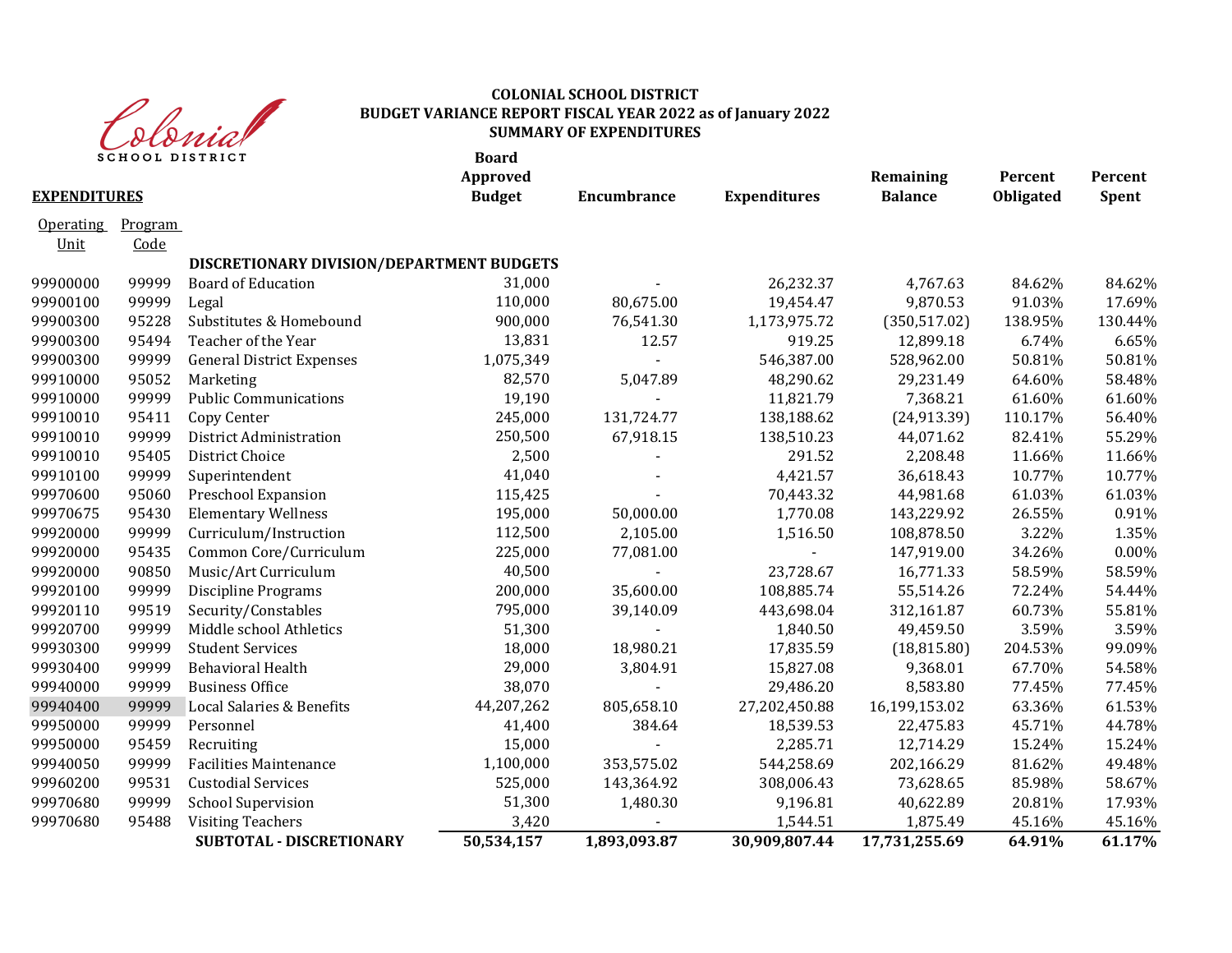

|                     | <b>SCHOOL DISTRICT</b> |                                          | <b>Board</b><br>Approved |             |                     | Remaining      | Percent          | Percent      |
|---------------------|------------------------|------------------------------------------|--------------------------|-------------|---------------------|----------------|------------------|--------------|
| <b>EXPENDITURES</b> |                        |                                          | <b>Budget</b>            | Encumbrance | <b>Expenditures</b> | <b>Balance</b> | <b>Obligated</b> | <b>Spent</b> |
| <b>Operating</b>    | Program                |                                          |                          |             |                     |                |                  |              |
| Unit                | Code                   |                                          |                          |             |                     |                |                  |              |
|                     |                        | RESTRICTED FUNDING WITH LOCAL INVESTMENT |                          |             |                     |                |                  |              |
| 99940810            | 99999                  | Tech Equipment & Repair                  | 2,062,500                | 63,907.61   | 959,661.69          | 1,038,930.70   | 49.63%           | 46.53%       |
| 99960200            | 95419                  | Energy/Utilities                         | 1,495,000                | 155,470.98  | 873,056.74          | 466,472.28     | 68.80%           | 58.40%       |
| 99960400            | 99999                  | Transportation                           | 7,954,381                | 382,797.69  | 5,362,581.33        | 2,209,001.98   | 72.23%           | 67.42%       |
|                     |                        | SUBTOTAL - RESTRICTED/LOCAL              | 11,511,881               | 602,176.28  | 7,195,299.76        | 3,714,404.96   | 67.73%           | 62.50%       |
|                     |                        | <b>OTHER RESTRICTED BUDGETS</b>          |                          |             |                     |                |                  |              |
| 99920200            | 99999                  | Extra Time                               | 270,000                  |             | 100,125.44          | 169,874.56     | 37.08%           | 37.08%       |
| 99920500            | 99999                  | <b>Professional Development</b>          | 110,362                  | 5,349.10    | 11,983.84           | 93,029.06      | 15.71%           | 10.86%       |
| 99920800            | 99999                  | <b>Drivers Education</b>                 | 28,000                   | 252.65      | 10,152.97           | 17,594.38      | 37.16%           | 36.26%       |
| 99921000            | 95512                  | <b>Opportunity Funds Personnel</b>       | 1,456,000                |             | 425,747.87          | 1,030,252.13   | 29.24%           | 29.24%       |
| 99921000            | 99999                  | <b>Opportunity Funds Programming</b>     | 1,646,946                | 262,873.00  | 401,767.00          | 982,306.00     | 40.36%           | 24.39%       |
| 99921000            | 95063                  | Opp Funds Mental Health & Reading        | 1,001,367                |             | 257,471.74          | 743,895.26     | 25.71%           | 25.71%       |
| 99940200            | 99999                  | <b>Division I Salaries</b>               | 77,550,698               |             | 49,204,418.16       | 28,346,279.84  | 63.45%           | 63.45%       |
| 99940300            | 99999                  | Division II Vocational                   | 159,510                  | 9,655.47    | 58,651.44           | 91,203.09      | 42.82%           | 36.77%       |
| 99940410            | 95037                  | Spanish Immersion                        | 19,229                   |             |                     | 19,229.00      | 0.00%            | 0.00%        |
| 99940410            | 95005                  | Chinese Immersion                        | 19,229                   |             |                     | 19,229.00      | 0.00%            | 0.00%        |
| 99940410            | 99999                  | Competitive Grants - State               | 258,888                  |             | 115,289.70          | 143,598.30     | 44.53%           | 44.53%       |
| 99940500            | 99999                  | <b>Federal Funds</b>                     | 8,849,832                | 222,778.41  | 485,207.10          | 8,141,846.49   | 8.00%            | 5.48%        |
| 99940700            | 99999                  | Private Grants/Donations                 | 20,000                   |             |                     | 20,000.00      | $0.00\%$         | 0.00%        |
| 99960000            | 99999                  | <b>Child Nutrition Operations</b>        | 8,058,450                | 844.86      | 4,504,042.15        | 3,553,562.99   | 55.90%           | 55.89%       |
| 99970000            | 99999                  | Debt Service                             | 4,165,170                |             | 2,799,257.11        | 1,365,912.89   | 67.21%           | 67.21%       |
| 99970680            | 95063                  | SSBG K-4 Reading                         | 330,148                  |             | 378,395.11          | (48, 247.11)   | 114.61%          | 114.61%      |
| 99990050            | 99999                  | E3 Grant                                 | 1,500,000                | 150,000.00  | 1,028,519.01        | 321,480.99     | 78.57%           | 68.57%       |
| 99970200            | 99999                  | Minor Capital                            | 1,555,280                | 23,177.50   | 69,532.50           | 1,462,570.00   | 5.96%            | 4.47%        |
| 99970600            | 99768                  | ECAP (State Pre-K grant)                 | 309,400                  |             | 13,073.71           | 296,326.29     | 4.23%            | 4.23%        |
|                     |                        | <b>SUBTOTAL - RESTRICTED</b>             | 107,308,509              | 674,930.99  | 59,863,634.85       | 46,769,943.16  | 56.42%           | 55.79%       |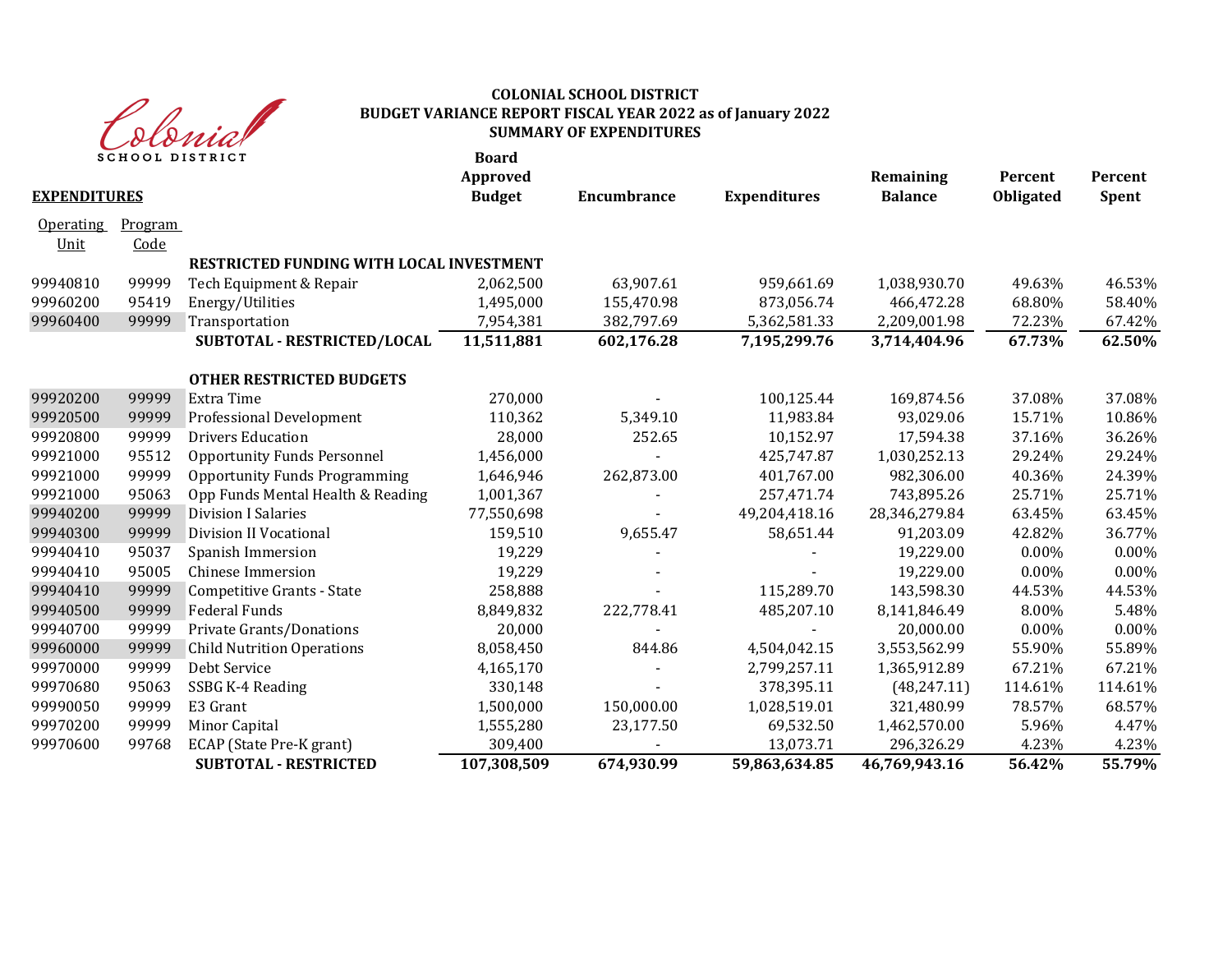

| <b>SCHOOL DISTRICT</b>    |                |                                          | <b>Board</b><br>Approved |             |                     | Remaining      | Percent          | Percent      |
|---------------------------|----------------|------------------------------------------|--------------------------|-------------|---------------------|----------------|------------------|--------------|
| <b>EXPENDITURES</b>       |                |                                          | <b>Budget</b>            | Encumbrance | <b>Expenditures</b> | <b>Balance</b> | <b>Obligated</b> | <b>Spent</b> |
| <b>Operating</b>          | <b>Program</b> |                                          |                          |             |                     |                |                  |              |
| Unit                      | <u>Code</u>    |                                          |                          |             |                     |                |                  |              |
|                           |                | <b>RESTRICTED TUITION FUNDED BUDGETS</b> |                          |             |                     |                |                  |              |
| 99970600                  | 95030          | Preschool                                | 76,005                   | 2,178.90    | 25,884.39           | 47,941.71      | 36.92%           | 34.06%       |
| 99970600                  | 99532          | PreK General Expenses                    | 1,350,000                | 103,225.80  | 464,756.05          | 782,018.15     | 42.07%           | 34.43%       |
| 9340427A                  | 95521          | Southern Special Programs                | 122,744                  | 9,049.50    | 12,393.53           | 101,300.97     | 17.47%           | 10.10%       |
| 9340470A                  | 95521          | <b>GB Special Programs</b>               | 75,695                   | 1,922.82    | 21,887.64           | 51,884.54      | 31.46%           | 28.92%       |
| 9340490A                  | 95207          | <b>WPHS CASL</b>                         | 26,234                   |             |                     | 26,234.00      | 0.00%            | 0.00%        |
| 9340474A                  | 95521          | George Read Special Programs             | 50,660                   |             | 367.50              | 50,292.50      | 0.73%            | 0.73%        |
| 9340522A                  | 99532          | <b>Wallin General Expenses</b>           | 793,250                  | 15,299.61   | 467,484.29          | 310,466.10     | 60.86%           | 58.93%       |
| 9340522A                  | 99999          | <b>Wallin Principal</b>                  | 33,686                   |             | 622.37              | 33,063.63      | 1.85%            | 1.85%        |
| 99920300                  | 99999          | LEP/ESL                                  | 680,000                  |             | 267,020.11          | 412,979.89     | 39.27%           | 39.27%       |
| 99921050                  | 99999          | <b>Special Education Services</b>        | 450,000                  | 169,024.32  | 112,487.23          | 168,488.45     | 62.56%           | 25.00%       |
| 99930200                  | 95454          | Private Placement                        | 850,000                  | 32,678.19   | 350,408.02          | 466,913.79     | 45.07%           | 41.22%       |
| 99930200                  | 99999          | In State Tuition                         | 475,000                  | 95,057.51   | 95,326.40           | 284,616.09     | 40.08%           | 20.07%       |
| 99930200                  | 95236          | <b>Exceptional Children Payroll</b>      | 1,793,956                |             | 1,401,458.21        | 392,497.79     | 78.12%           | 78.12%       |
| 99930300                  | 99546          | <b>Assistive Technology</b>              | 30,000                   | 1,823.33    | 8,888.14            | 19,288.53      | 35.70%           | 29.63%       |
|                           |                | <b>SUBTOTAL - TUITION</b>                | 6,807,230                | 430,259.98  | 3,228,983.88        | 3,147,986.14   | 53.76%           | 47.43%       |
| See detailed budget       |                | <b>Leach - Special School</b>            | 8,303,479                | 195,110.32  | 4,242,748.43        | 3,865,620.25   | 53.45%           | 51.10%       |
| <b>TOTAL EXPENDITURES</b> |                |                                          | 185,885,872              | 3,907,908   | 106,031,402         | 75,946,562     | 59.14%           | 57.04%       |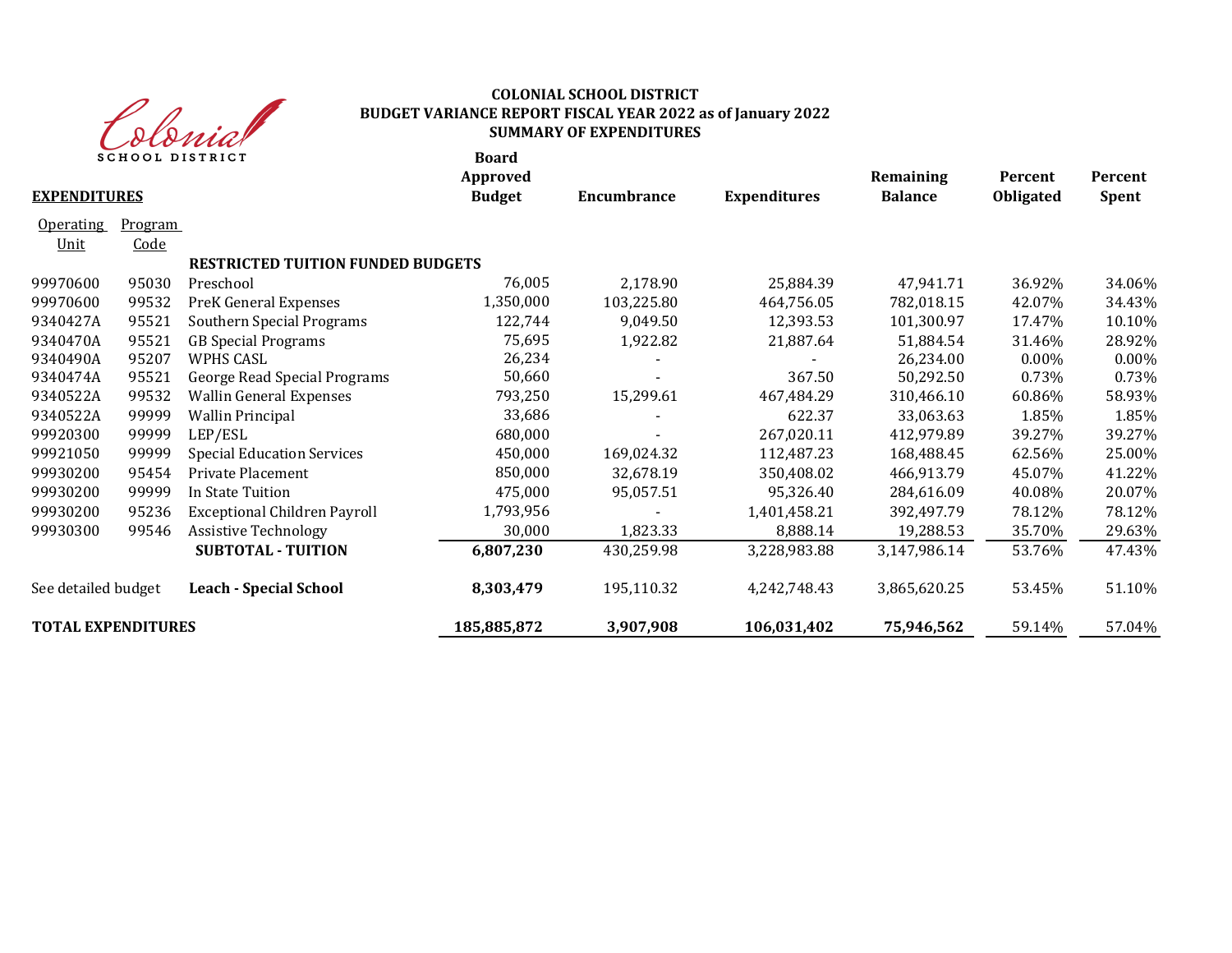

## **COLONIAL SCHOOL DISTRICT BUDGET VARIANCE REPORT FISCAL YEAR 2022 as of January 2022 DETAIL COST CENTERS**

| ели елеги отер<br><b>Operating</b> | <b>Program</b> |                                                                     | <b>Board</b><br><b>Budget</b> | Encumbrance              | <b>Expenditures</b> | Remaining<br><b>Balance</b> | Percent<br><b>Obligated</b> | Percent<br>Spent |
|------------------------------------|----------------|---------------------------------------------------------------------|-------------------------------|--------------------------|---------------------|-----------------------------|-----------------------------|------------------|
|                                    |                | General District Expenses - Summarized on page 6 - Detail of budget |                               |                          |                     |                             |                             |                  |
| 99900300                           | 99999          | Audit                                                               | 7,500                         |                          | 1,679.00            | 5,821.00                    | 22.39%                      | 22.39%           |
|                                    |                | Insurance                                                           | 299,277                       | $\overline{\phantom{0}}$ | 299,277.00          |                             | 100.00%                     | 100.00%          |
|                                    |                | Data Service Center                                                 | 418,572                       |                          | 104,643.00          | 313,929.00                  | 25.00%                      | 25.00%           |
|                                    |                | One Time Items                                                      | 250,000                       | -                        | 140,788.00          | 109,212.00                  | 56.32%                      | 56.32%           |
|                                    |                | Contingency                                                         | 100,000                       | $\overline{\phantom{a}}$ |                     | 100,000.00                  | $0.00\%$                    | $0.00\%$         |
| <b>TOTAL EXPENDITURES</b>          |                |                                                                     | 1,075,349                     | $\sim$                   | 546,387.00          | 528,962.00                  | 50.81%                      | 50.81%           |
| <b>CHILD NUTRITION</b>             |                |                                                                     |                               |                          |                     |                             |                             |                  |
| 99960000                           | 95512          | Personnel                                                           | 5,748,835                     |                          | 3,435,061.99        | 2,313,773.01                | 59.75%                      | 59.75%           |
| 99960000                           | 95404          | Food                                                                | 1,500,000                     |                          | 688,556.65          | 811,443.35                  | 45.90%                      | 45.90%           |
| 99960000                           | 95116          | Miscellaneous                                                       | 101,846                       | 844.86                   | 61,199.38           | 39,801.76                   | 60.92%                      | 60.09%           |
| 99960000                           | 95493          | <b>Supplies</b>                                                     | 189,769                       |                          | 166,232.29          | 23,536.71                   | 87.60%                      | 87.60%           |
| 99960000                           | 99555          | <b>Indirect Cost</b>                                                | 175,000                       |                          | 2,680.14            | 172,319.86                  | $0.00\%$                    | 0.00%            |
| 99960000                           | 99516          | Equipment Repair                                                    | 153,000                       |                          | 58,253.64           | 94,746.36                   | 38.07%                      | 38.07%           |
| 99960000                           | 95496          | Equipment                                                           | 190,000                       |                          | 92,058.06           | 97,941.94                   | 48.45%                      | 48.45%           |
| <b>TOTAL EXPENDITURES</b>          |                |                                                                     | 8,058,450                     | 844.86                   | 4,504,042.15        | 3,553,562.99                | 55.90%                      | 55.89%           |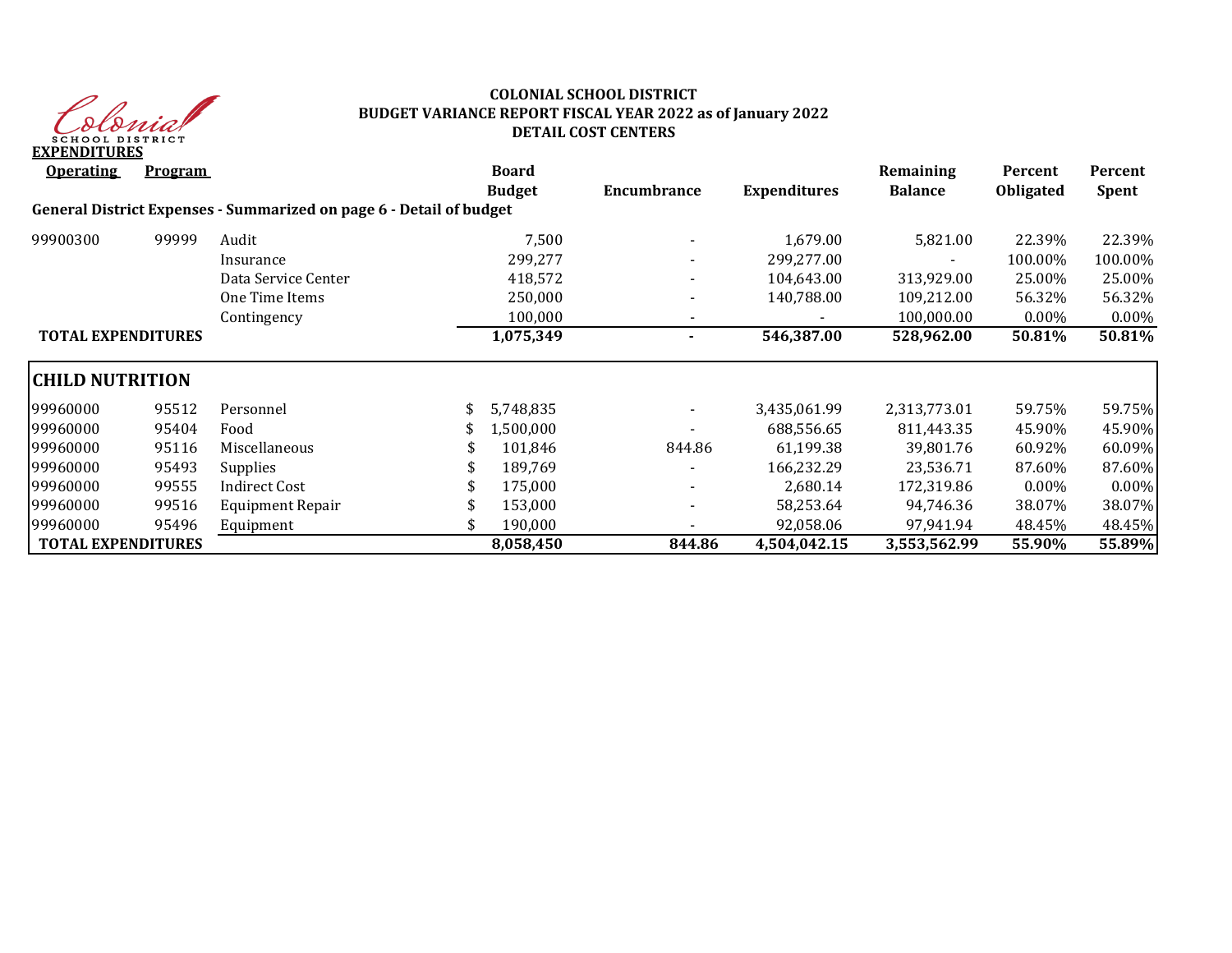

## **COLONIAL SCHOOL DISTRICT BUDGET VARIANCE REPORT FISCAL YEAR 2022 as of January 2022 DETAIL COST CENTERS**

| <b>Operating</b>          | <b>Program</b> |                                                         | <b>Board</b><br><b>Budget</b> | <b>Encumbrance</b> | <b>Expenditures</b> | Remaining<br><b>Balance</b> | Percent<br>Obligated | Percent<br><b>Spent</b> |
|---------------------------|----------------|---------------------------------------------------------|-------------------------------|--------------------|---------------------|-----------------------------|----------------------|-------------------------|
| <b>TRANSPORTATION</b>     |                |                                                         |                               |                    |                     |                             |                      |                         |
| 99960300                  | 95512          | Personnel                                               | 5,617,514                     |                    | 3,331,217.15        | 2,286,296.85                | 59.30%               | 59.30%                  |
| 99960300                  | 95463          | <b>Professional Development</b>                         | 5,000                         |                    |                     | 5.000.00                    | 0.00%                | 0.00%                   |
| 99960300                  | 95481          | <b>Contractor Payments</b>                              | 1,029,574                     | 224,547.70         | 645,048.00          | 159,978.30                  | 84.46%               | 62.65%                  |
|                           |                | Homeless runs                                           | 1,439,940                     |                    | 719,970.00          | 719,970.00                  | 50.00%               | 50.00%                  |
|                           |                | Foster Care runs                                        | 121,938                       |                    | 60,969.00           | 60,969.00                   | 50.00%               | 50.00%                  |
| 99960400                  | 99535          | <b>Bus Maintenance</b>                                  | 595,000                       | 102,151.75         | 338,946.91          | 153,901.34                  | 74.13%               | 56.97%                  |
| 99960400                  | 95426          | Fuel                                                    | 325,415                       | 44,209.24          | 244,222.15          | 36,983.61                   | 88.63%               | 75.05%                  |
| 99960400                  |                | <b>Bus Safety &amp; Security</b>                        | 165,000                       |                    |                     | 165,000.00                  | 0.00%                | $0.00\%$                |
| 99960400                  | 95116          | Miscellaneous                                           | 70,000                        | 11,889.00          | 22,208.12           | 35,902.88                   | 48.71%               | 31.73%                  |
|                           |                | Parkway and Kingswood                                   | (15,000)                      |                    |                     | (15,000.00)                 | 0.00%                | 0.00%                   |
|                           |                | <b>Billing to Leach</b>                                 | (1, 375, 000)                 |                    |                     | (1,375,000.00)              | 0.00%                | 0.00%                   |
|                           |                | Other Local Billable Activity                           | \$<br>(25,000)                |                    |                     | (25,000.00)                 | 0.00%                | 0.00%                   |
| <b>TOTAL EXPENDITURES</b> |                |                                                         | 7,954,381                     | 382,797.69         | 5,362,581.33        | 2,209,001.98                | 72.23%               | 67.42%                  |
|                           |                |                                                         |                               |                    |                     |                             |                      |                         |
|                           |                | JOHN G. LEACH - Summarized on page 8 - Detail of budget |                               |                    |                     |                             |                      |                         |
| 9340514A                  | 99999          | Leach Principal's Budget                                | 69,123                        | 13,946.77          | 16,096.88           | 39,079.35                   | 43.46%               | 23.29%                  |
| 9340514A                  | 95254          | <b>Vocational Expenses</b>                              | 5,400                         |                    | 2,060.61            | 3,339.39                    | 38.16%               | 38.16%                  |
| 9340514A                  | 99545          | <b>Related Services</b>                                 | 9,000                         | 231.40             | 2,816.41            | 5,952.19                    | 33.86%               | 31.29%                  |
| 9340514A                  | 99546          | <b>Assistive Technology</b>                             | 10,800                        |                    |                     | 10,800.00                   | 0.00%                | 0.00%                   |
| 9340514A                  | 95468          | Summer School                                           | 9,000                         |                    |                     | 9,000.00                    | $0.00\%$             | 0.00%                   |
| 99900300                  | 95228          | Substitutes                                             | 15,000                        |                    | 2,266.82            | 12,733.18                   | 15.11%               | 15.11%                  |
| 99900300                  | 99999          | General (Incl. Transportation)                          | 1,575,000                     | 11,367.72          | 10,642.13           | 1,552,990.15                | 1.40%                | 0.68%                   |
| 99940200                  | 99999          | <b>Division I Salaries</b>                              | 3,880,426                     |                    | 2,567,881.28        | 1,312,544.72                | 66.18%               | 66.18%                  |
| 99940400                  | 99999          | Local Salaries & Benefits                               | 2,661,600                     | 128,192.36         | 1,630,212.84        | 903,194.80                  | 66.07%               | 61.25%                  |
| 99960200                  | 95419          | Energy/Utilities                                        | 55,000                        | 39,572.83          | 8,000.68            | 7,426.49                    | 86.50%               | 14.55%                  |
| 99970200                  | 99999          | Minor Capital                                           | 13,130                        |                    |                     | 13,130.00                   | 0.00%                | 0.00%                   |
| <b>TOTAL EXPENDITURES</b> |                |                                                         | 8,303,479                     | 195,110.32         | 4,242,748.43        | 3,865,620.25                | 53.45%               | 51.10%                  |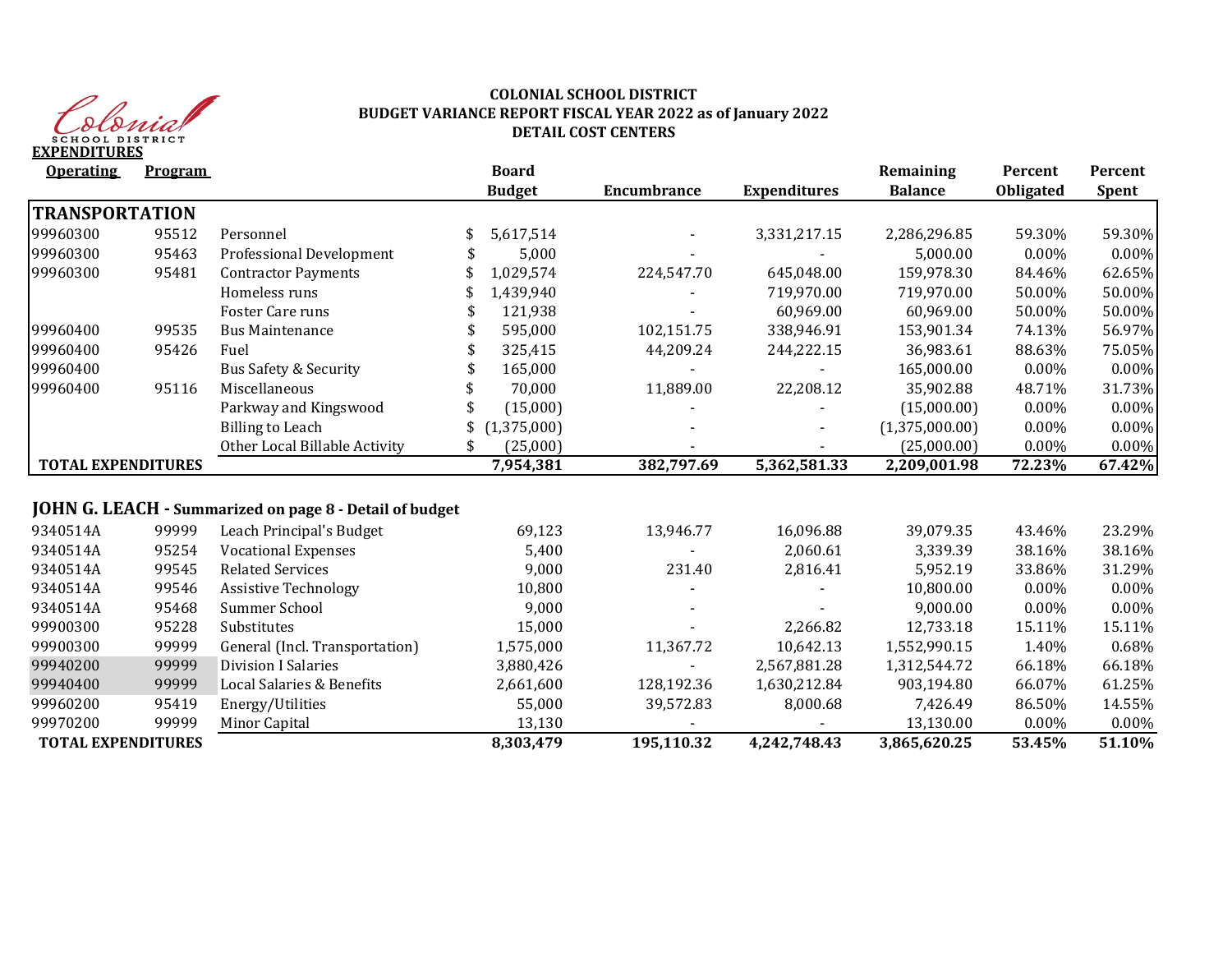Colonial SCHOOL DISTRICT

## **COLONIAL SCHOOL DISTRICT BUDGET VARIANCE REPORT FISCAL YEAR 2022 as of January 2022 LOCAL TAX COLLECTIONS**

|                        | <b>Current</b> | <b>Debt</b>    |                |              |
|------------------------|----------------|----------------|----------------|--------------|
| <b>Month</b>           | <b>Expense</b> | <b>Service</b> | <b>Tuition</b> | <b>MCI</b>   |
| July                   | 76,715.48      | 10,381.66      | 25,094.10      | 6,175.66     |
| August                 | 916,742.73     | 61,900.21      | 189,076.99     | 48,104.26    |
| September              | 5,349,377.92   | 383,514.38     | 1,182,503.86   | 301,571.21   |
| October                | 39,813,187.34  | 2,966,116.34   | 9,189,034.28   | 2,346,279.63 |
| November               | 1,024,903.66   | 75,744.39      | 233,233.13     | 59,460.65    |
| December               | 476,163.83     | 38,574.11      | 117,520.31     | 29,879.04    |
| January                | 330,930.92     | 30,842.94      | 85,822.16      | 21,285.28    |
| February               |                |                |                |              |
| March                  |                |                |                |              |
| April                  |                |                |                |              |
| May                    |                |                |                |              |
| June                   |                |                |                |              |
| Transfers to Leach     |                |                |                |              |
| Sr Citizen Prop Relief |                |                |                |              |
| <b>Total Collected</b> | 47,988,021.88  | 3,567,074.03   | 11,022,284.83  | 2,812,755.73 |
| <b>Budget</b>          | 48,965,924     | 3,702,830      | 11,478,774     | 2,931,407    |
| % Collected            | 98.00%         | 96.33%         | 96.02%         | 95.95%       |

Receipts are recorded in the month in which they are received.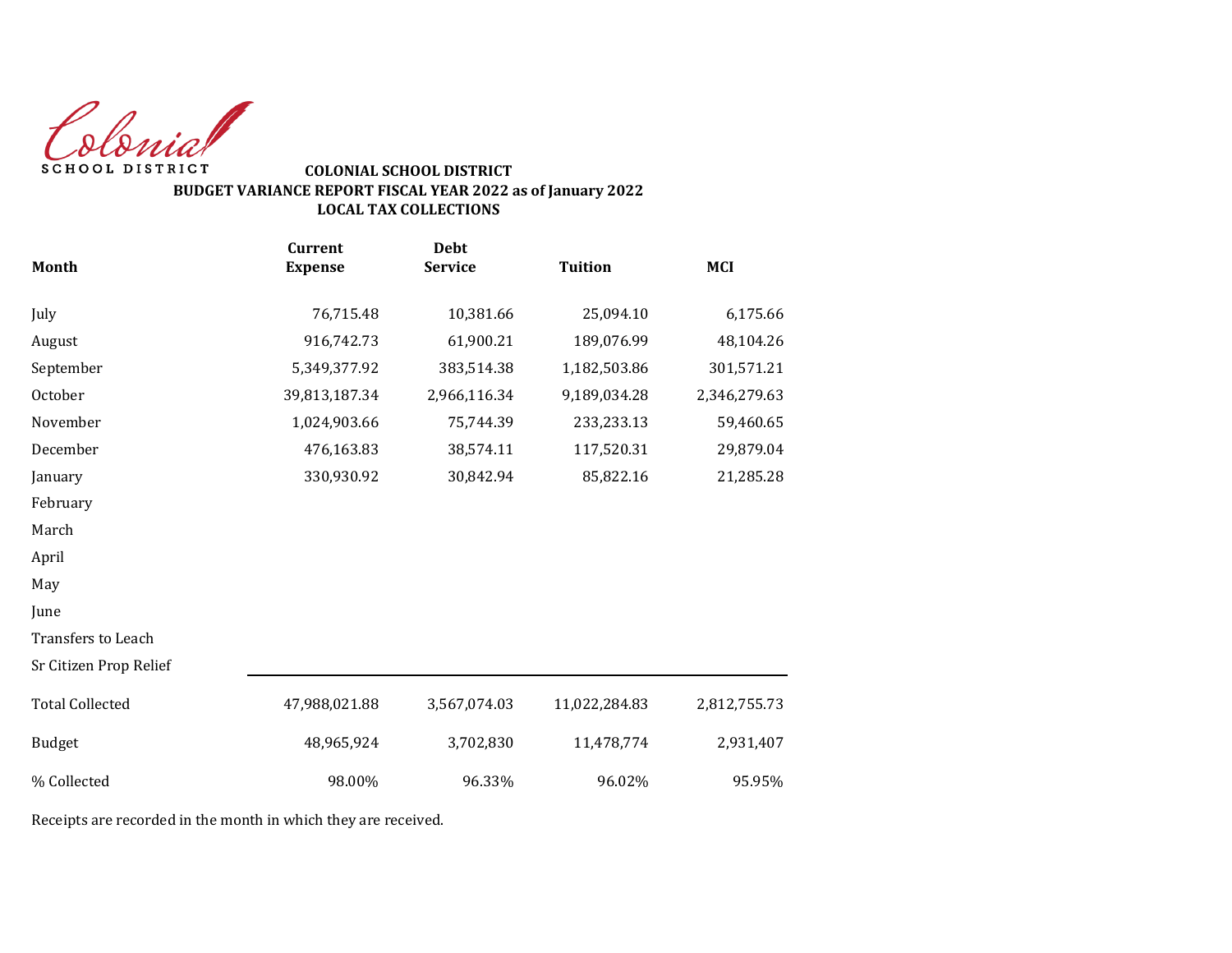

#### **COLONIAL SCHOOL DISTRICT COMPARISON OF LOCAL FUND PROPERTY TAX RECEIPTS FOR CURRENT OPERATIONS WITH THE PRIOR TWO FISCAL YEARS**

| Month                       | <b>Fiscal Year 2020</b> | <b>Fiscal Year 2021</b> | <b>Fiscal Year 2022</b> |
|-----------------------------|-------------------------|-------------------------|-------------------------|
| July                        | 28,036.81               | 113,467.14              | 76,715.48               |
| August                      | 979,008.51              | 1,379,263.70            | 916,742.73              |
| September                   | 6,045,626.70            | 5,625,354.33            | 5,349,377.92            |
| October                     | 38,434,095.70           | 38,887,652.54           | 39,813,187.34           |
| November                    | 649,865.52              | 553,984.40              | 1,024,903.66            |
| December                    | 277,872.51              | 221,914.33              | 476,163.83              |
| January                     | 170,989.00              | 497,688.34              | 330,930.92              |
| February                    | 159,408.88              | 323,948.16              |                         |
| March                       | 272,063.86              | 295,745.71              |                         |
| April                       | 93,456.86               | 123,981.25              |                         |
| May                         | 107,775.26              | 86,547.78               |                         |
| June                        | 104,933.93              | 252,760.63              |                         |
| Senior Citizens' Tax Rebate | 1,137,985.58            |                         |                         |
| Year To Date Receipts       | 48,461,119.12           | 48,362,308.31           | 47,988,021.88           |
| Projected Tax Receipts      | \$47,084,564            | 48,494,822              | 48,965,924              |
| % of Annual Tax Collections | 102.92%                 | 99.73%                  | 98.00%                  |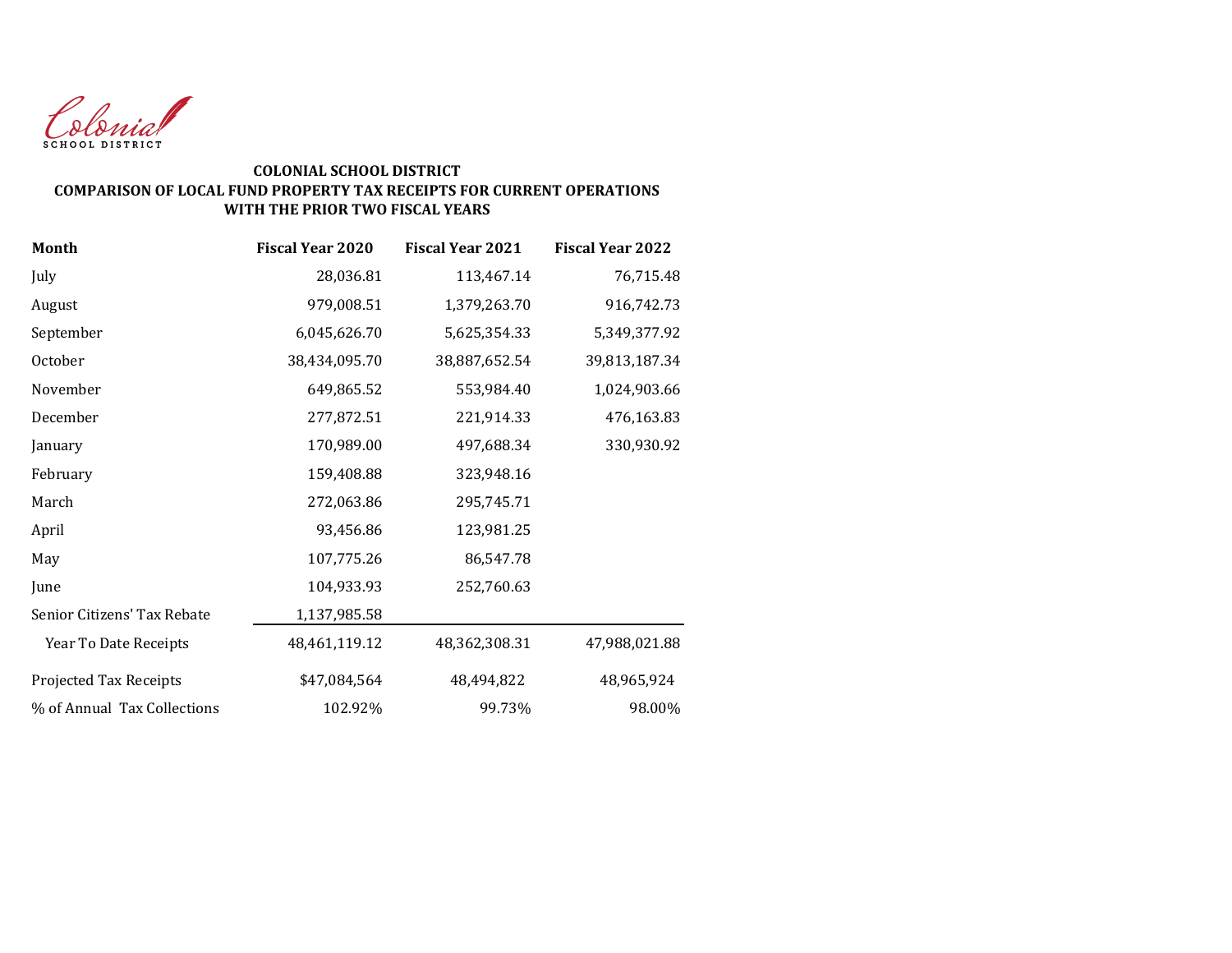Christ **SCHOOL DISTRICT** 

#### **COLONIAL SCHOOL DISTRICT BUDGET VARIANCE REPORT FISCAL YEAR 2022 as of January 2022 CREDIT CARD PURCHASES**

Credit cards are issued to Colonial employees under special circumstances and only with the approval of the CFO and Superintendent. Cards are used when Purchase orders and/or checks are not accepted or feasible and for travel.

|                              | <b>Name</b>              | <b>Trans Date</b> | <b>Merchant</b>                     | Amount |          | <b>Description</b>    |
|------------------------------|--------------------------|-------------------|-------------------------------------|--------|----------|-----------------------|
| Maintenance/Facilities       | Amoroso, Lisa Marie      |                   | 1/14/2022 KNOX COMPANY INC          | \$     | 2,637.00 | Supplies              |
|                              | Amoroso, Lisa Marie      |                   | 1/14/2022 KNOX COMPANY INC          | \$     | 1,769.00 | Supplies              |
|                              | Amoroso, Lisa Marie      |                   | 1/14/2022 KNOX COMPANY INC          | \$     | 1,331.00 | Supplies              |
|                              | Amoroso, Lisa Marie      |                   | 1/14/2022 KNOX COMPANY INC          | \$     | 459.00   | Supplies              |
| Nutrition Supervisor         | Angelucci, A Paula       |                   | 1/25/2022 RESTAURANTSTORE.COM       | \$     | 443.41   | Supplies              |
|                              | Angelucci, A Paula       |                   | 1/25/2022 RESTAURANTSTORE.COM       | \$     | 65.48    | Supplies              |
|                              | Angelucci, A Paula       |                   | 1/9/2022 AMZN MKTP US*1U64C0GW3     | \$     | 39.90    | Supplies              |
| <b>Technology Supervisor</b> | Cale, Kathleen           |                   | 1/13/2022 AMZN MKTP US*MH3U47Q03    | \$     | 224.85   | Supplies              |
|                              | Cale, Kathleen           |                   | 1/13/2022 AMZN MKTP US*638BE6CF3    | \$     | 32.98    | Supplies              |
| <b>Business Office</b>       | Lockley, Jazmine La'rell |                   | 12/27/2021 EVENT* CARNEGIE FOUNDA   | \$     | 625.00   | Registration          |
| (Districtwide travel)        | Lockley, Jazmine La'rell |                   | 12/27/2021 EVENT* CARNEGIE FOUNDA   | \$     |          | (525.00) Registration |
|                              | Lockley, Jazmine La'rell |                   | 12/27/2021 EVENT* CARNEGIE FOUNDA   | \$     |          | (100.00) Registration |
|                              | Lockley, Jazmine La'rell |                   | 1/6/2022 EVENT* CARNEGIE FOUNDA     | \$     |          | 1,320.00 Registration |
|                              | Lockley, Jazmine La'rell |                   | 1/24/2022 HYATT PLACE CHARLOTTE DOW | \$     | 147.68   | Lodging               |
|                              | Lockley, Jazmine La'rell |                   | 1/25/2022 PAM HARRIS CONSULTING     | \$     | 347.00   | Registration          |
|                              | Lockley, Jazmine La'rell |                   | 1/25/2022 PAM HARRIS CONSULTING     | \$     | 347.00   | Registration          |
|                              | Lockley, Jazmine La'rell | 1/25/2022 NILD    |                                     | \$     | 251.10   | Registration          |
|                              | Lockley, Jazmine La'rell |                   | 1/6/2022 HILTON HOTEL SAN DIEGO     | \$     | 343.73   | Lodging               |
|                              | Lockley, Jazmine La'rell |                   | 1/6/2022 HILTON HOTEL SAN DIEGO     | \$     | 343.73   | Lodging               |
|                              | Lockley, Jazmine La'rell |                   | 1/24/2022 CLARION FONTAINEBLEAU H C | \$     | 154.29   | Lodging               |
|                              | Lockley, Jazmine La'rell |                   | 1/24/2022 CLARION FONTAINEBLEAU H C | \$     | 154.29   | Lodging               |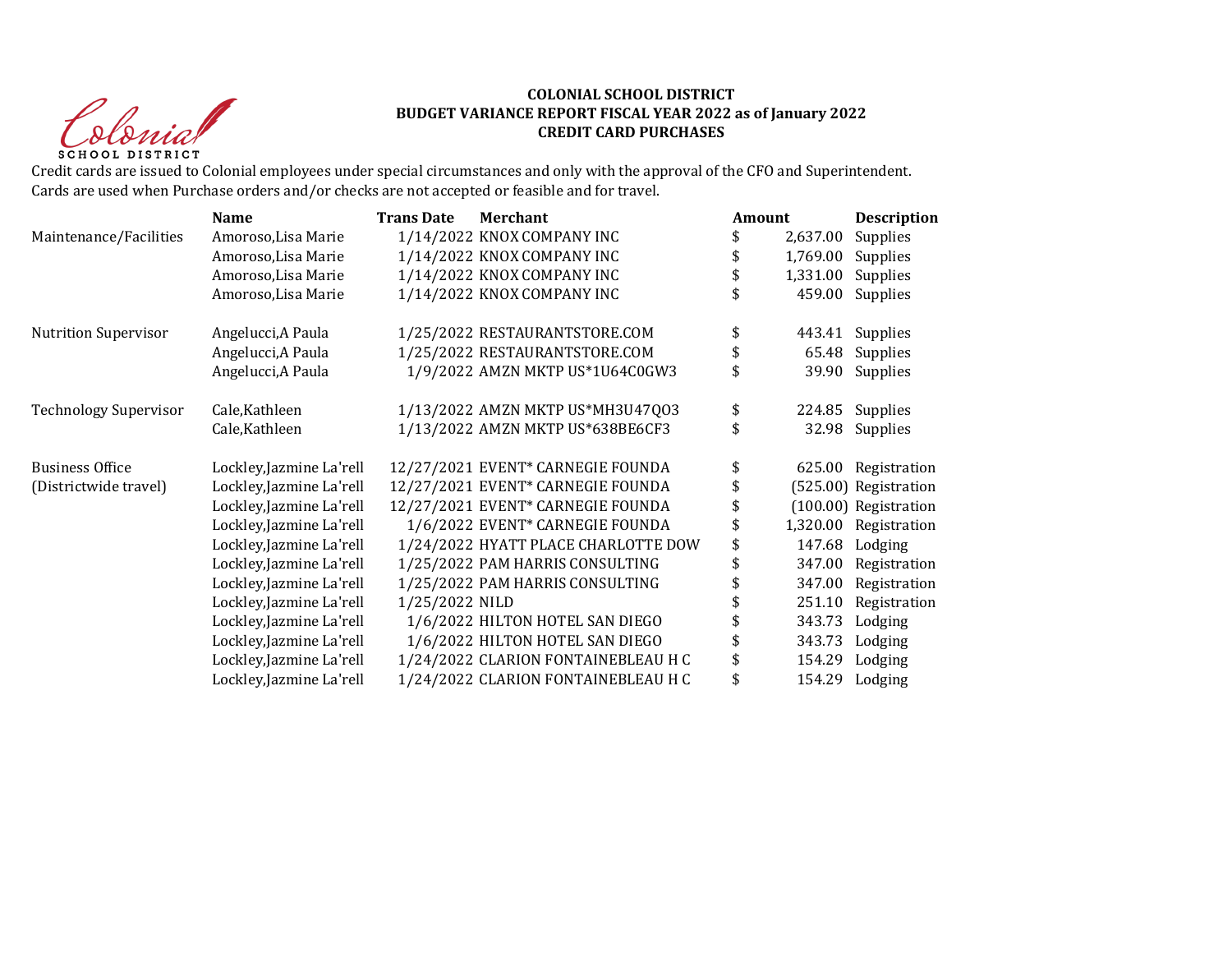Christ **SCHOOL DISTRICT** 

#### **COLONIAL SCHOOL DISTRICT BUDGET VARIANCE REPORT FISCAL YEAR 2022 as of January 2022 CREDIT CARD PURCHASES**

Credit cards are issued to Colonial employees under special circumstances and only with the approval of the CFO and Superintendent. Cards are used when Purchase orders and/or checks are not accepted or feasible and for travel.

|                          | <b>Name</b>             | <b>Trans Date</b> | Merchant                           | Amount |           | <b>Description</b> |
|--------------------------|-------------------------|-------------------|------------------------------------|--------|-----------|--------------------|
| <b>Business Office</b>   | Miller, Cindy L         |                   | 1/19/2022 JOTFORM INC.             |        |           | 49.50 Marketing    |
| (Districtwide purchases) | Miller, Cindy L         |                   | 12/31/2021 FACEBK 3Z7X88PR92       |        | 69.40     | Marketing          |
|                          | Miller, Cindy L         |                   | 12/31/2021 FACEBK HHKQW9FYW2       |        |           | 34.62 Marketing    |
|                          | Miller, Cindy L         |                   | 1/6/2022 ACCUWEATHER INC           |        |           | 79.95 Software     |
|                          | Miller, Cindy L         |                   | 1/13/2022 LABOR LAW CENTER         | \$     |           | 518.10 Supplies    |
|                          | Miller, Cindy L         |                   | 1/3/2022 EMA*EMMA EMAIL MARKETING  | \$     | 132.00    | Marketing          |
|                          | Miller, Cindy L         |                   | 1/4/2022 DNH*GODADDY.COM           |        | 21.17     | Web services       |
|                          | Miller, Cindy L         |                   | 1/4/2022 DNH*GODADDY.COM           |        | 12.17     | Web services       |
|                          | Miller, Cindy L         |                   | 1/19/2022 DNH*GODADDY.COM          |        | 19.17     | Web services       |
|                          | Miller, Cindy L         |                   | 1/25/2022 DNH*GODADDY.COM          | \$     | 19.17     | Web services       |
|                          | Miller, Cindy L         |                   | 1/13/2022 DDOE EDUCATOR CONFERENCE | \$     | 280.00    | Registration       |
| <b>Business Office</b>   | Papanicolas, Leslie Fay |                   | 1/1/2022 DIGITALOCEAN.COM          | \$     |           | 57.11 Web services |
| (Districtwide purchases) | Papanicolas, Leslie Fay |                   | 1/8/2022 SCHOOL HEALTH CORP        | \$     | 26,958.00 | Supplies           |
|                          |                         |                   |                                    |        |           |                    |

**TOTAL \$ 38,661.80**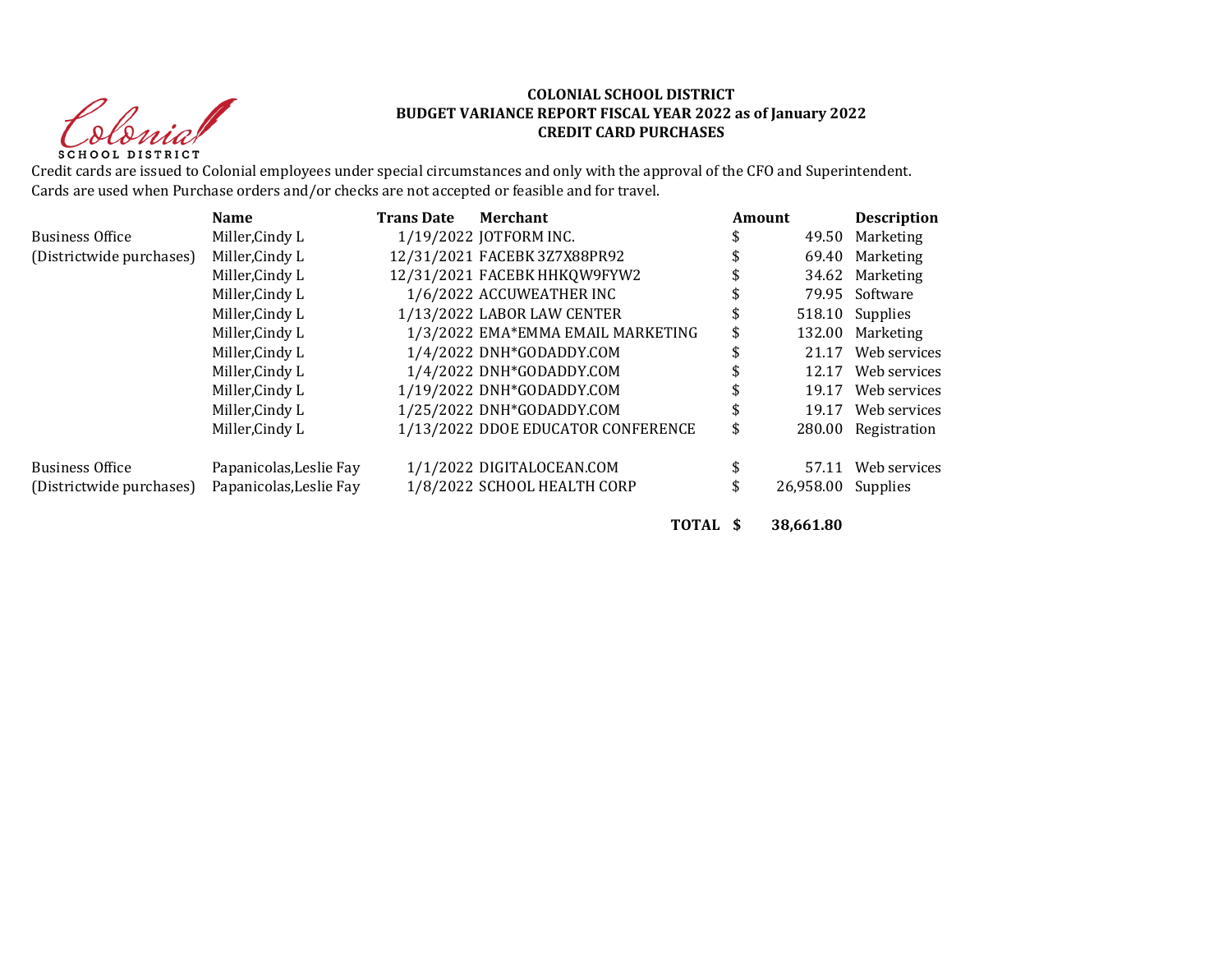Colonial **SCHOOL DISTRICT** 

**COLONIAL SCHOOL DISTRICT BUDGET VARIANCE REPORT FISCAL YEAR 2022 as of January 2022 GRANTS AND DONATIONS**

| <b>Grantor/Donor</b><br><b>Received in Fiscal Year 2022</b> | <b>School</b> | Date Received | Amount<br>Received | <b>Encumbered &amp;</b><br><b>Spent to Date</b> |  |
|-------------------------------------------------------------|---------------|---------------|--------------------|-------------------------------------------------|--|
|                                                             | Eisenberg     | $Dec-21$      | 10,000.00          | 0.00                                            |  |
|                                                             |               | Total         | 10,000.00          | 0.00                                            |  |

Grants and Donations are budgeted under 99940700.

The funds are received and expended according to the grantor or donor guidelines.

There is no impact to the district budget or district funds.

## **ESSER II Spending**

|                                         |                     |                 |                |                |                | Percent |
|-----------------------------------------|---------------------|-----------------|----------------|----------------|----------------|---------|
| <b>Focus Areas</b>                      | <b>Account Code</b> | <b>Budget</b>   | Encumbered     | Expended       | Balance        | Spent   |
| <b>Facility Repairs</b>                 | 5500                | \$1,065,709.79  |                |                | \$1,065,709.79 | $0.0\%$ |
| Air Quality Projects                    | 5500                | \$6,307,330.00  | \$3,029,075.00 | \$322,700.60   | \$2,955,554.40 | 53.1%   |
| <b>Educational Technology- Supplies</b> | 5600                | \$1,035,000.00  |                |                | \$1,035,000.00 | $0.0\%$ |
| Educational Technology- Capital Outlay  | 5700                | \$1,881,900.00  |                |                | \$1,881,900.00 | $0.0\%$ |
| Long Term Closure (Nutrition Support)   | 5600                | \$1,000,000.00  |                | \$737,690.57   | \$262.309.43   | 73.8%   |
| Learning Loss                           | 5500                | \$200,000,00    |                | \$44,025.40    | \$155,974,60   | 22.0%   |
| Indirect Costs                          | 5560                | \$2,162,555.21  |                |                | \$2,162,555.21 | $0.0\%$ |
|                                         |                     | \$13,652,495.00 | \$3,029,075.00 | \$1,104,416.57 | \$9,519,003.43 | 30.3%   |